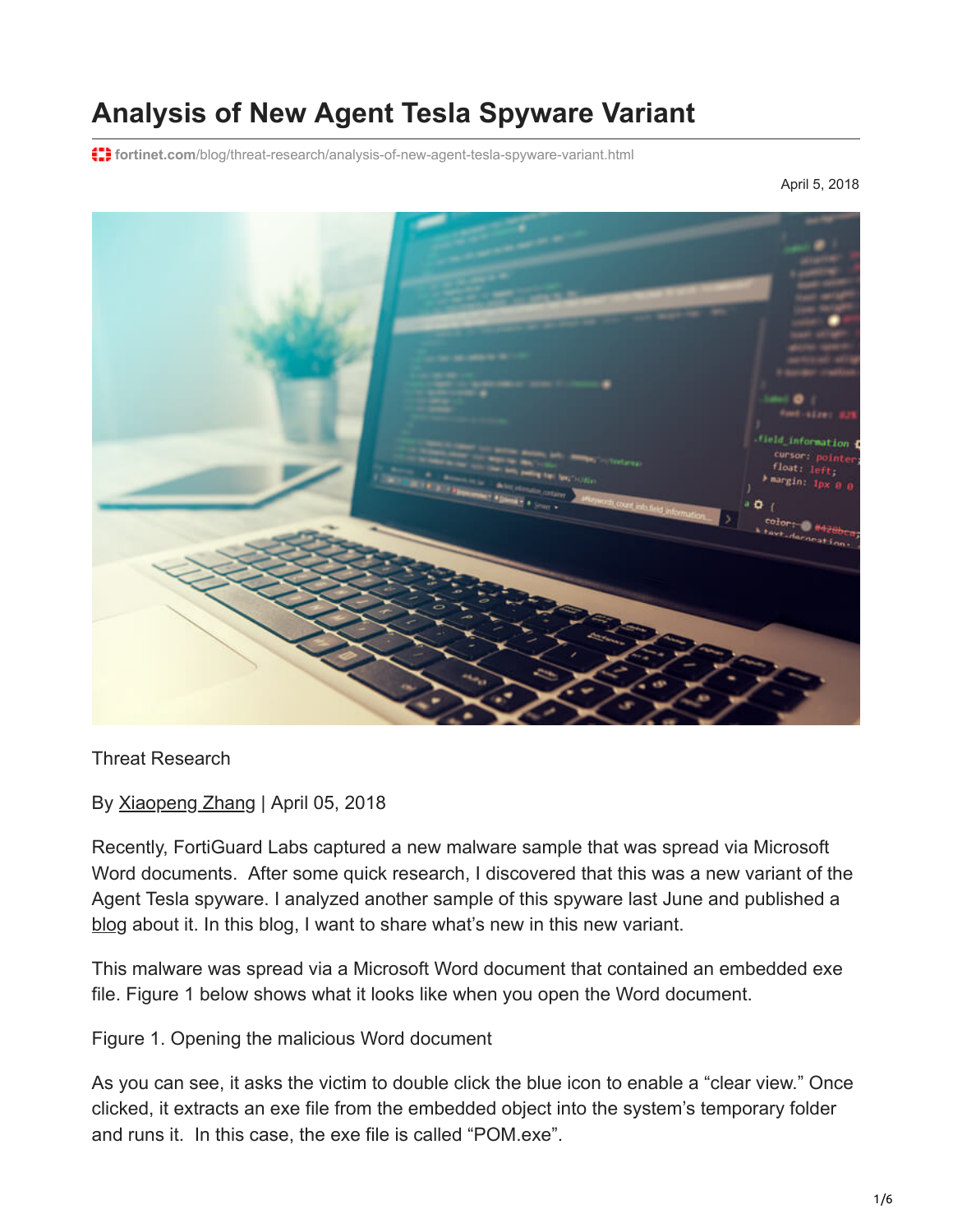## **Analysis of POM.exe**

Figure 3. Looking at POM.exe in an analysis tool

In figure 3 we can see that the malware is written in the MS Visual Basic language. Based on my analysis, it's a kind of installer program. When it runs, it drops two files: "filename.exe" and "filename.vbs" into the "%temp%\subfolder". It then exits the process after executing the file "filename.vbs". Below, in figure 4, is the content of "filename.vbs".

Figure 4. The content of filename.vbs

To make it run automatically when the system starts, it adds itself (runs filename.vbs) to the system registry as a startup program. It then runs "%temp%\filename.exe".

Figure 5. The malware adds itself into the system registry as "RunOnce" item

# **Analysis of filename.exe**

When "filename.exe" starts, like most other malware it creates a suspended child process with the same name to protect itself. It then extracts a new PE file from its resource to overwrite the child process memory. Afterwards, it resumes the execution of the child process. This is when it executes the code of that new PE file, which is the main part of this malware.

Figure 6. Checking to see if the module mscorjit.dll is loaded

Let's go on to the analysis of the child process. It first checks to see if the environment value of "Cor\_Enable\_Profiling" is set to 1, and if the modules "mscorjit.dll" and "clrjit.dll" have been loaded (see figure 6). If one of these checks is true, it exits the process without doing anything. So far, I have no idea what the purpose of doing that is, but it is likely antisomething.

If the process doesn't exit, it loads a named resource. The resource name is " \_\_", which is a string decrypted from a local variable. Afterwards, by calling the API functions "FindResource" and "LoadResource", it can read the resource data to the process memory. Figure 7 shows the " " resource in CFF Explorer. For sure, the data is encrypted.

Figure 7. Encrypted " " resource

By decrypting the " " data, we obtain another PE file, which is a .Net framework program. This is to be loaded into the child process memory. It reads sections of the .Net program into memory according to the PE file headers, imports APIs defined in the import table for .Net programs, relocates offset of the function " CorExeMain", as well as builds the .Net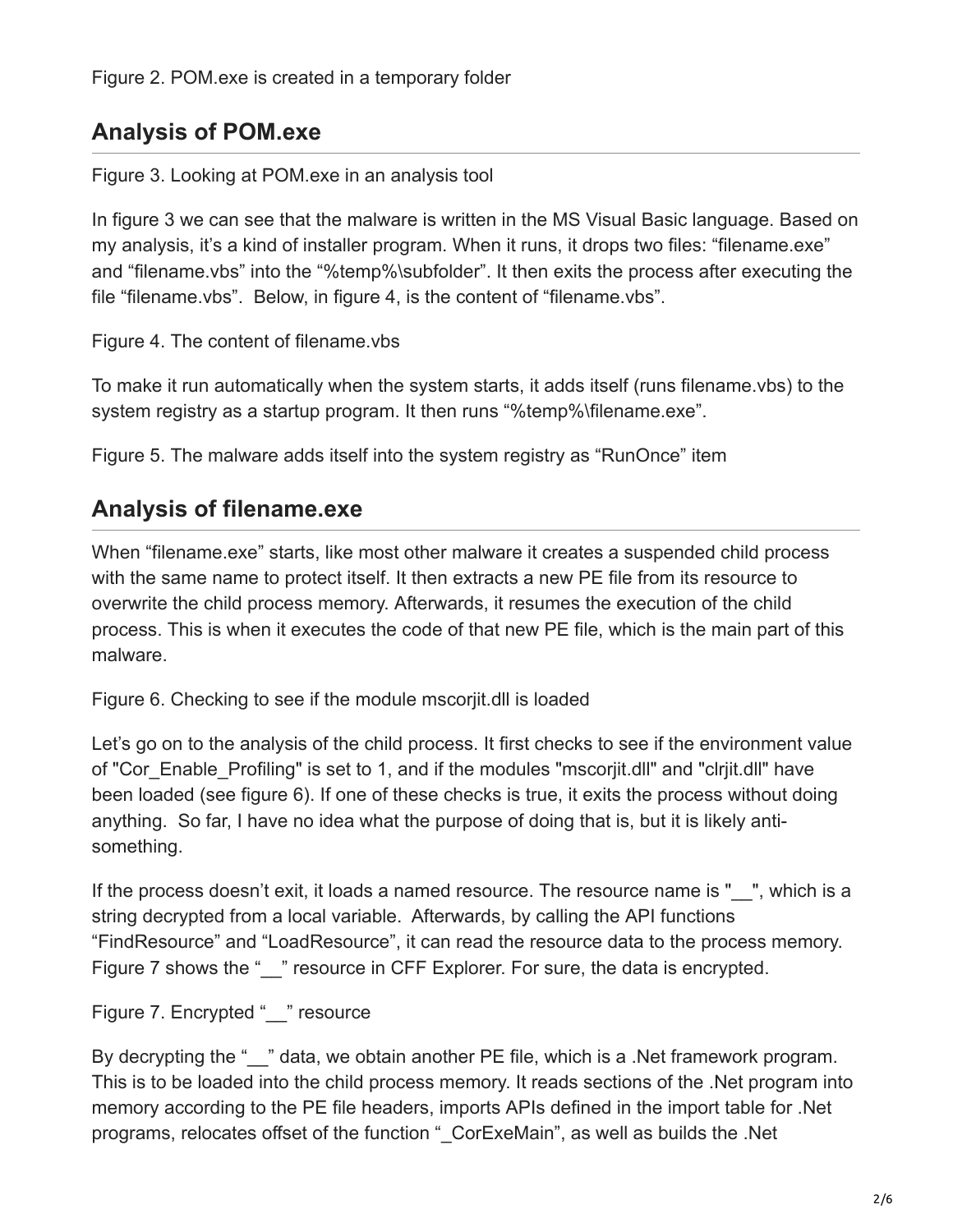framework running environment by calling several APIs. Finally, it jumps to the entry point of the .Net program where it later jumps to " CorExeMain" – which is the entry point of all .Net programs – to execute this .Net program. You can see in figure 8 how it jumps to the "\_CorExeMain" function.

Figure 8. Jumping to the entry point of the .Net program

In order to further analyze the .Net program, I dumped it from the child process memory into a local file. This allowed me to launch it independently rather than running it within the child process. This also allowed me to load it into the .Net program analysis tools to analyze it.

### **Deep analysis of the .Net program**

The dumped file has an incorrect PE header. I manually repaired it so that it can be executed, debugged, and parsed by .Net program analysis tools. Figure 8 shows the main function of the .Net program in an analysis tool.

Figure 9. The main function of the .Net program

As you may have already noticed, it uses some kind of code obfuscation technique to increase the difficulty of code analysis. In the following parts, you may see that some of the names of method, class, variable, etc. have been modified to make them understandable.

All the constant strings in the .Net program are encoded and saved within a large buffer, and every string is assigned an index. Whenever it needs to use the string, it calls a function with its string index to get the string. If the string is encoded, it throws the encoded string into another function to get it decoded. In figure 10 we can see that it reads the huge string into the big buffer—"Pkky9noglfauhKN1Fjq.QOZ4uWBaWw".

Here is an example:

"XtL6rF5GoidQVxdCxi.R6ybT342I(Pkky9noglfauhKN1Fjq.Y3LpEpC6nY(3172));"

"3172" is the string index.

The "Pkky9noglfauhKN1Fjq.Y3LpEpC6nY" function picks up the string of index 3172 from that large buffer. In this case, it's "hyNN5z+7qAsS695lDXLuHg==".

"XtL6rF5GoidQVxdCxi.R6ybT342I" is the decoding function. After decoding, we get the string "True\x00\x00\x00\x00\x00\x00\x00\x00". i.e. "True".

Figure 10. Reading strings in the large buffer

When the main function is called, it first pauses 15 seconds by calling "Thread::Sleep()" function. This allows it to potentially bypass sandbox detection.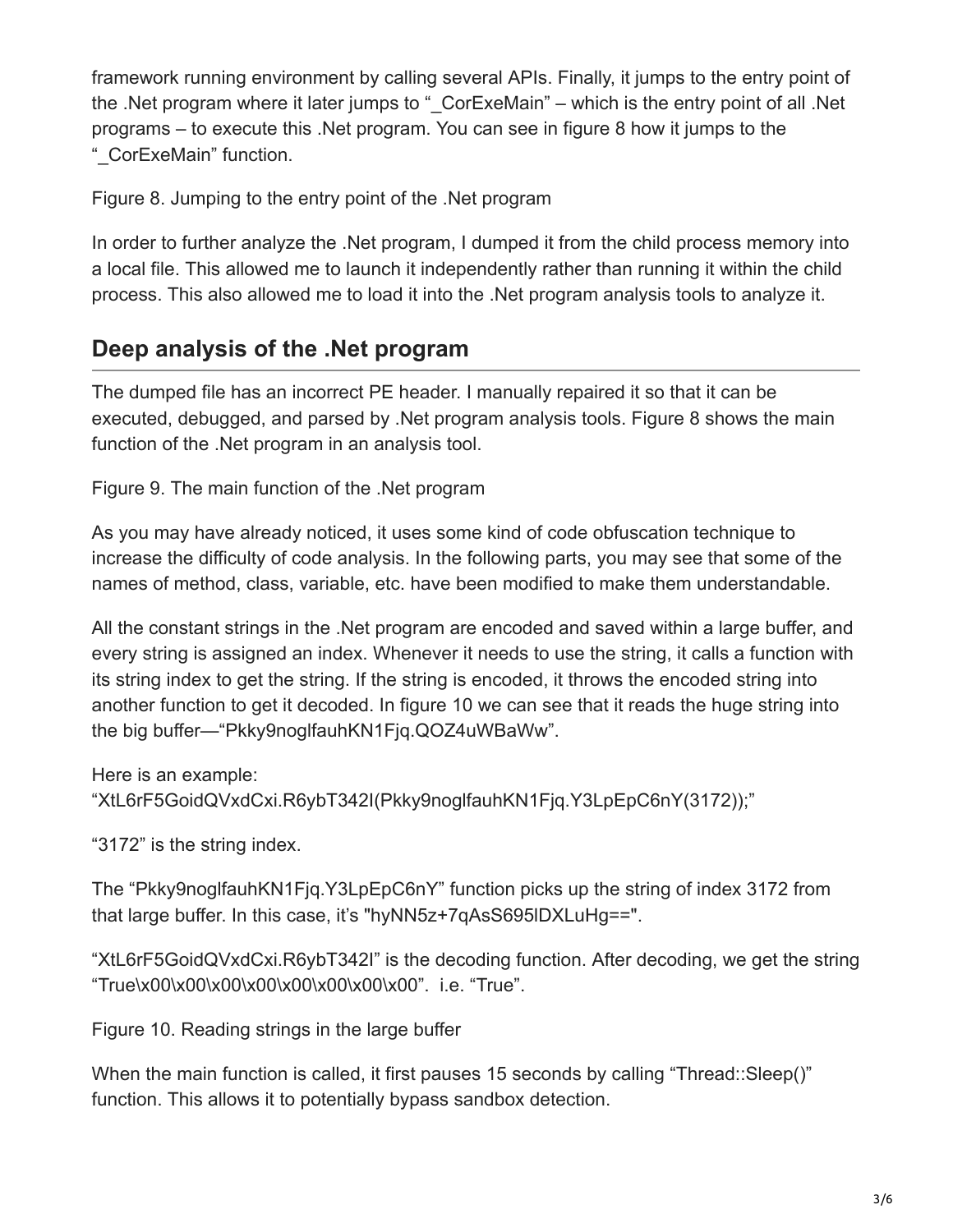As my analysis in the [previous blog](https://www.fortinet.com/blog/threat-research/in-depth-analysis-of-net-malware-javaupdtr.html) showed, Agent Tesla is a spyware. It monitors and collects the victim's keyboard inputs, system clipboard, screen shots of the victim's screen, as well as collects credentials of a variety of installed software. To do that it creates many different threads and timer functions in the main function. So far, through my quick analysis, this version is similar to the older one. As I did not find much change, I won't talk about it more here but simply refer you to the previous blog analysis.

However, the way of submitting data to the C&C server has changed. It used to use HTTP POST to send the collected data. In this variant, it uses SMTPS to send the collected data to the attacker's email box.

Based on my analysis, the commands used in the SMTP method include "Passwords Recovered", "Screen Capture", and "Keystrokes", etc. The commands are identified within the email's "Subject" field. For example:

#### *"System user name*/*computer name* Screen Capture From: *victim's IP"*

Here's an example to show you how it sends the collected credential data to the attacker's email address. Figure 10 shows the email content that will be sent out with my PC information along with the collected credentials. It enables an SSL function and uses TCP port 587. The "Body" field is the collected data in HTML format. The "Subject" field contains the command "Passwords Recovered" which tells the recipient that this email contains credentials.

#### Figure 11. Email content with collected data

The attacker registered a free zoho email account for this campaign to receive victims' credentials. Figure 11, below, shows the SMTP server and its login information. You can see the attacker's SMTP credential "UserName" and "Password" as well as the SMTP server.

Figure 12. Attacker's SMTP credential

When the email is sent out through the Wireshark tool, we were able to capture the packets shown in figure 12, below.

Figure 13. Collected data submission using SMTPS in wireshark

As I explained above, the collected data in the mail body is in html format. I copied the html content into a local html file and was able to open it in the IE brower to see what the malware had harvested from my test enviroment. In figure 13, you can see the screenshot of my PC information along with the related credentials in an IE browser.

Figure 14 Harvested Credentials

# **Daemon program**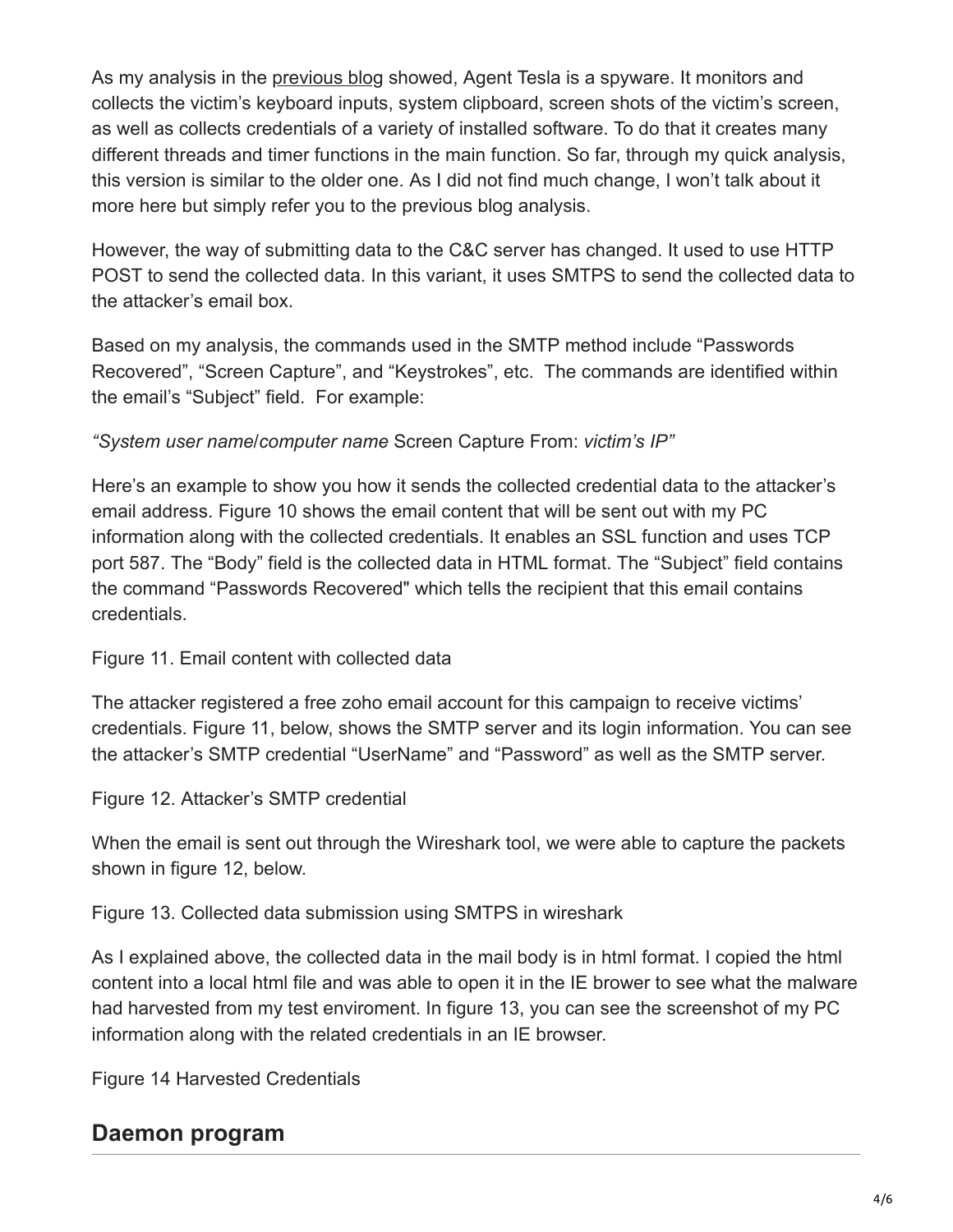It also drops a daemon program from the .Net program's resource named "Player" into the "%temp%" folder and run it up to protect "filename.exe" from being killed.

Figure 15. Dropping the daemon program and running it

The daemon program's name is made up of three random letters, as you can see in figure 15. It's also a .Net program and its main purpose is very clear and simple. Figure 16 shows the daemon program's entire code in an analysis tool.

You can see that the main function receives a command line argument (for this sample, it's the full path to "filename.exe".) and saves it to a string variable called "filePath". It creates a thread, and in the thread function it checks to see if the file "filename.exe" is running in each 900 millisecond. It runs it again whenever the "filename.exe" is killed.

Figure 16. Daemon program code

# **Solution**

The file "PPSATV.doc" has been detected as "**W32/VBKrypt.DWSS!tr**", and "POM.exe" has been detected as "**W32/VBKrypt.DWSS!tr**" by FortiGuard AntiVirus service.

We have informed Zoho of the email account which is being used in this AgentTesla campaign.

### **IoC:**

#### **Sample SHA256:**

PPSATV.doc

*13E9CDE3F15E642E754AAE63259BB79ED08D1ACDA93A3244862399C44703C007*

POM.exe

*A859765D990F1216F65A8319DBFE52DBA7F24731FBD2672D8D7200CC236863D7*

filename.exe

*B4F81D9D74E010714CD227D3106B5E70928D495E3FD54F535B665F25EB581D3A*

Random name daemon program

*C2CAE82E01D954E3A50FEAEBCD3F75DE7416A851EA855D6F0E8AAAC84A507CA3*

*Check out our latest [Quarterly Threat Landscape report for Q4](http://go.fortinet.com/LP=4272?utm_source=social&utm_medium=blog&utm_campaign=GEN-WP-Q4-2017-Fortinet-Threat-Landscape-) of 2017 for more details about recent threats.*